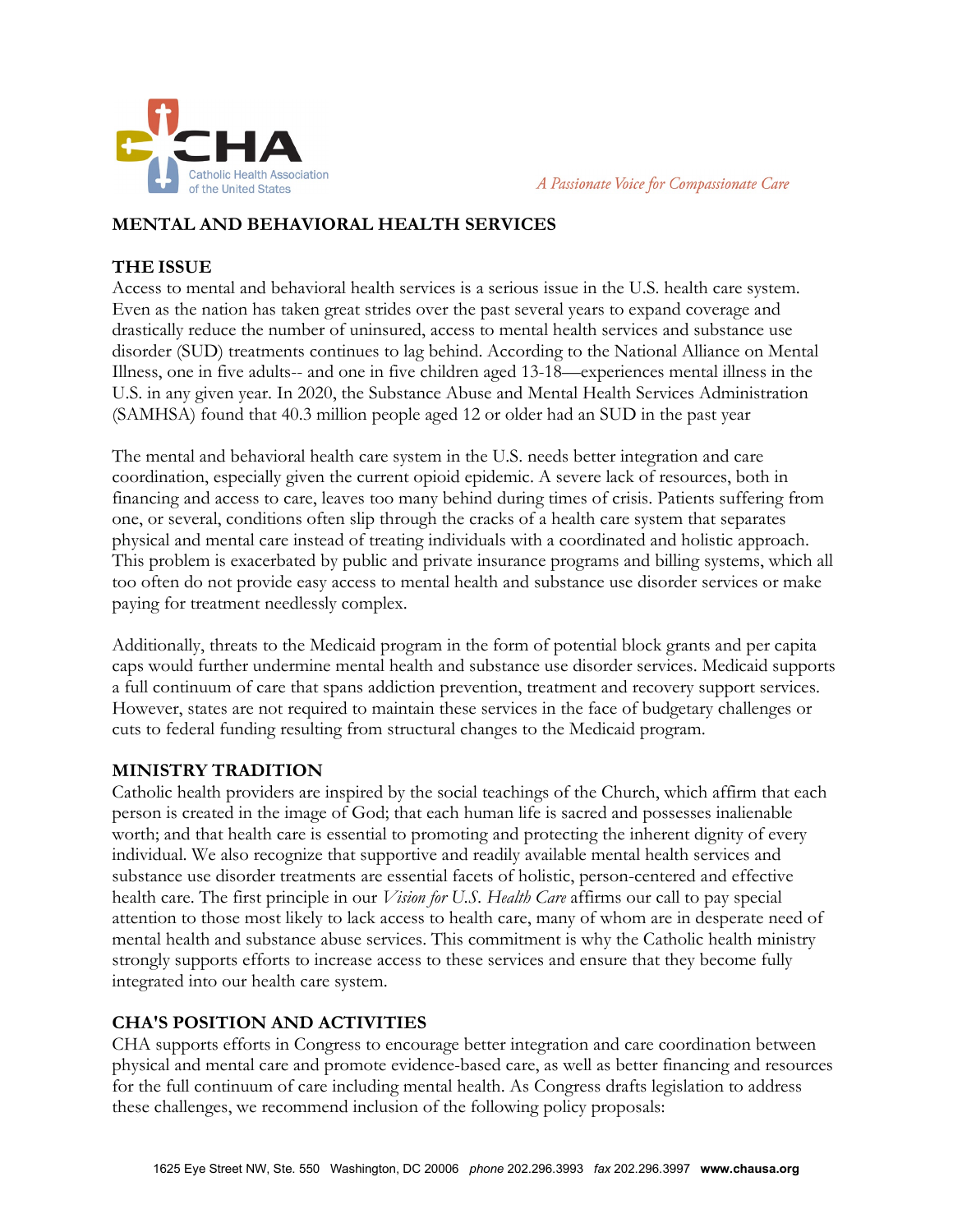#### **Improving access to behavioral health care for children and families**

- 1. Provide permanent funding for the Children's Health Insurance Program (CHIP)
- 2. Ensure 12 months of post-partum coverage for new mothers in Medicaid and CHIP
- 3. Require coverage for post-partum depression screening in private insurance, Medicare, Medicaid and CHIP for 12 months
- 4. Provide resources for school-based mental and behavioral health services and mental wellness programs for children
- 5. Coverage for family services related to child/adolescent mental health care, to encourage the involvement of all family members in treatment plans

### **Furthering the use of telehealth**

- 1. Elimination of the six-month in-person visit requirement for mental telehealth services
- 2. Ensure equal payment for telehealth services and expand reimbursement to allow for a variety of modes to provide care including telephone, virtual and text-based services
- 3. Permanent continuation of Medicare telehealth pandemic flexibilities including waivers of originating site and distant site rules without restricting them to rural areas
- 4. Relaxation of the federal prohibition on prescribing controlled substances without at least one in-person medical evaluation

# **Ensuring parity between behavioral and physical health care**

- 1. Removal of the remaining Medicaid IMD exclusion and the Medicare 190-day psychiatric inpatient lifetime limits for acute care. Any subsequent dollar savings to states must be spent on behavioral health services.
- 2. Ensure coverage among all Medicaid programs for mental health services and primary care services furnished on the same day
- 3. Promotion of multi-disciplinary care models including increased behavioral health training for primary care physicians
- 4. Enforcement of existing parity laws including lifetime limits on coverage and development of standard medical criteria for levels of care and treatment for mental and behavioral health
- 5. Establish penalties for health plans not in compliance with parity laws

# **Increasing integration, coordination and access to care**

- 1. Reimbursement for mental health providers at a rate that incentivizes them to participate in all health programs including Medicare and Medicaid
- 2. Provide reimbursement in Medicare for psychiatric rehabilitation, peer support services and assertive community treatment
- 3. Allow inpatient psychiatric facilities to have access to electronic health record incentive payments in the same manner as other inpatient facilities
- 4. Increase access to community mental health services by expanding the Certified Community Behavioral Health Clinic Demonstration Program to allow all states to participate
- 5. Provide Medicaid coverage to eligible incarcerated individuals 30 days prior to release

# **Strengthening the Workforce**

- 1. Expand reimbursement to cover medically necessary behavioral health services provided by licensed mental health counselors and marriage and family therapists
- 2. Provide standardized reimbursement structures for other professionals involved in patients' holistic care and social needs including social and community health workers